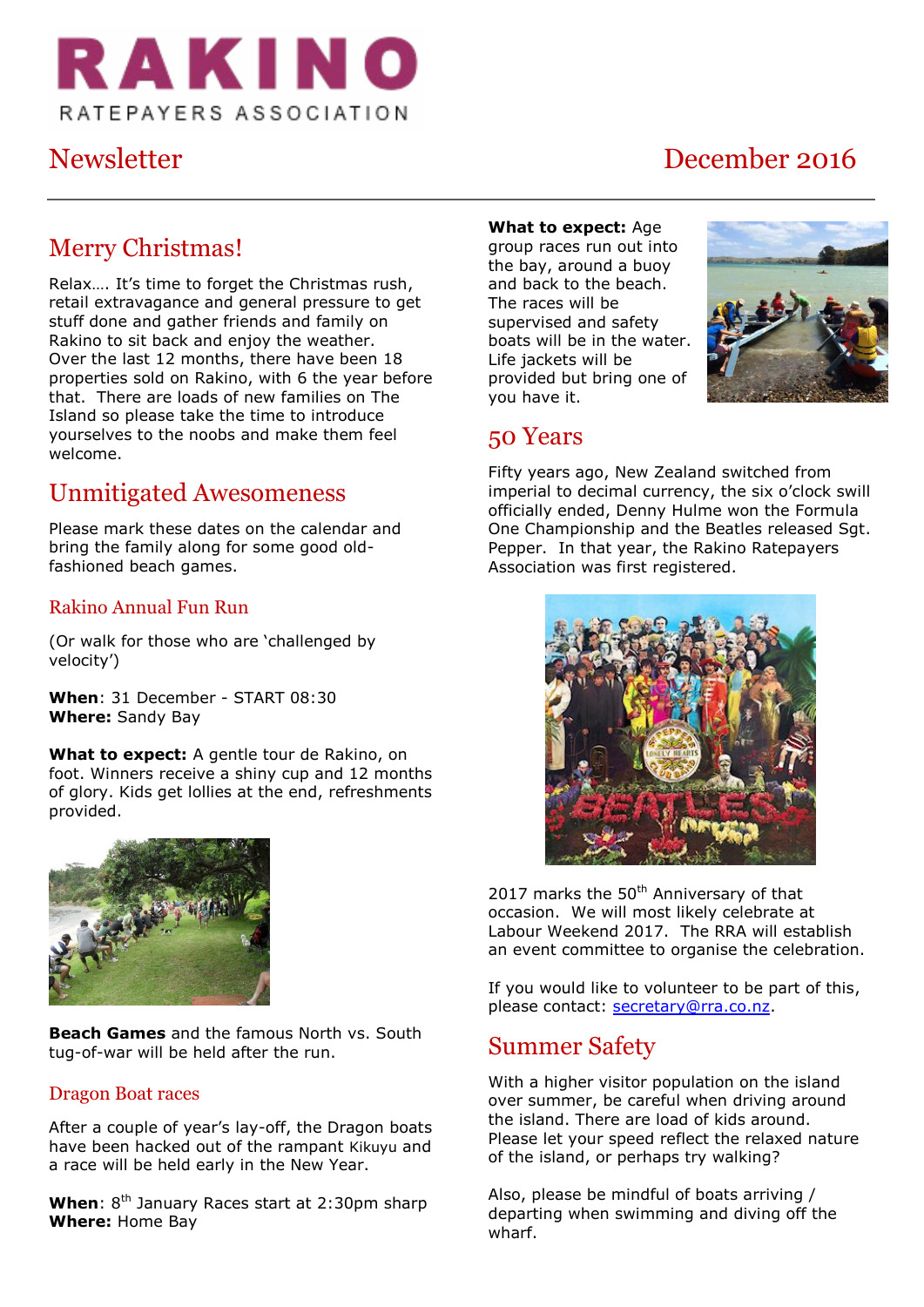# Wasps

Wasps continue to be a problem on Rakino. Not only do they interrupt outdoor living and try and climb inside beer bottles, but they kill native insects and compete for food with native birds.

Luckily, Josh McCann has been deploying bait to kill German wasps. The bait is not at all attractive to bees, and is of very low risk to birds, pets and people.

Islanders and visitors will need to ensure they don't allow children or stray animals to pick up the bait.

#### **If you see a nest or have a wasp problem give Josh a shout on 022 0492402**



# Bokashi and Going Green

We're approaching the end of the first year when Bokashi bins have been available, and they now sit in some 44 Rakino households. Inevitably, it will take a while to settle and to see the true impact on reduced food waste volumes going



off-island to landfill, and so we have permission from Auckland Council to extend our program (under the grant) for just three months, to March 2017.

#### **If you haven't already purchased your bins, we urge you to do so now. Call Rob Everall on 021 996 796 or write to [rob@marinejobs.co.nz](mailto:rob@marinejobs.co.nz) to reserve your set.**

They represent truly outstanding value at just \$20 for a pair of nested bins, which normally retails for \$112. The only proviso is that they must be used on the island, and Council is auditing us to ensure this happens.

We have some stock available immediately on Rakino and the capacity within our grant award to purchase additional units, but this WILL end by February 2017, as we have to lodge a claim for all grant support by the end of March. We also have stocks of the **Zing bio-catalyst** available for just \$10 per 1 kg bag.

The second stage of the overall project can now proceed, with the AT land on South Pacific Road finally surveyed as the prospective site for the Bokashi bin store/swap station, which is close to the nursery and on public land. It will also be a potential home to firefighting equipment so that we can make it quicker to access for those in the northern half of the island in an emergency. We will be resolving what sort of structure will meet our needs and where it will sit over the Christmas period, allowing of course for consultation with adjacent property owners, so that we can get this final part of the project put to bed in the first quarter of next year.

# New RRA Committee

After a bloodless coup, I have seized the chairmanship of the RRA. I would like to thank John Denton, Laura Sutherland, Wayne Whitaker, Bert Vercuyssen and Rob Everall. They had left the RRA in good shape, being financially solvent, reputationally robust and with a real sense of enthusiasm.

I would also like to thank John and Rob for staying on and providing continuity and helping me navigate the role of chair, Hank Postmaa, for continuing the role as Fire Officer and Mark Lockhart for continuing the role of Environmental Officer.

If you haven't yet joined the RRA, I would urge you to do so. The subscription is only \$30 per annum and we are really nice people. Please go the website [www.rra.nz](http://www.rra.nz/) and follow the instructions to pay.

If anyone wants to have a chat to me directly my number is 027 2743460. We are at 1 Marine Parade.

Cheers! Steve.

Your new committee is: Steve McCrone (Chair) Rob Everall (Vice Chair and Acting Secretary), Barry Bridgewater (Treasurer), John Denton, Susan Plummer, Stephen Thomas, Adrian Townsend and Peter Watson.

Fire Officer: Hank Postmaa Environmental Officer: Mark Lockhart